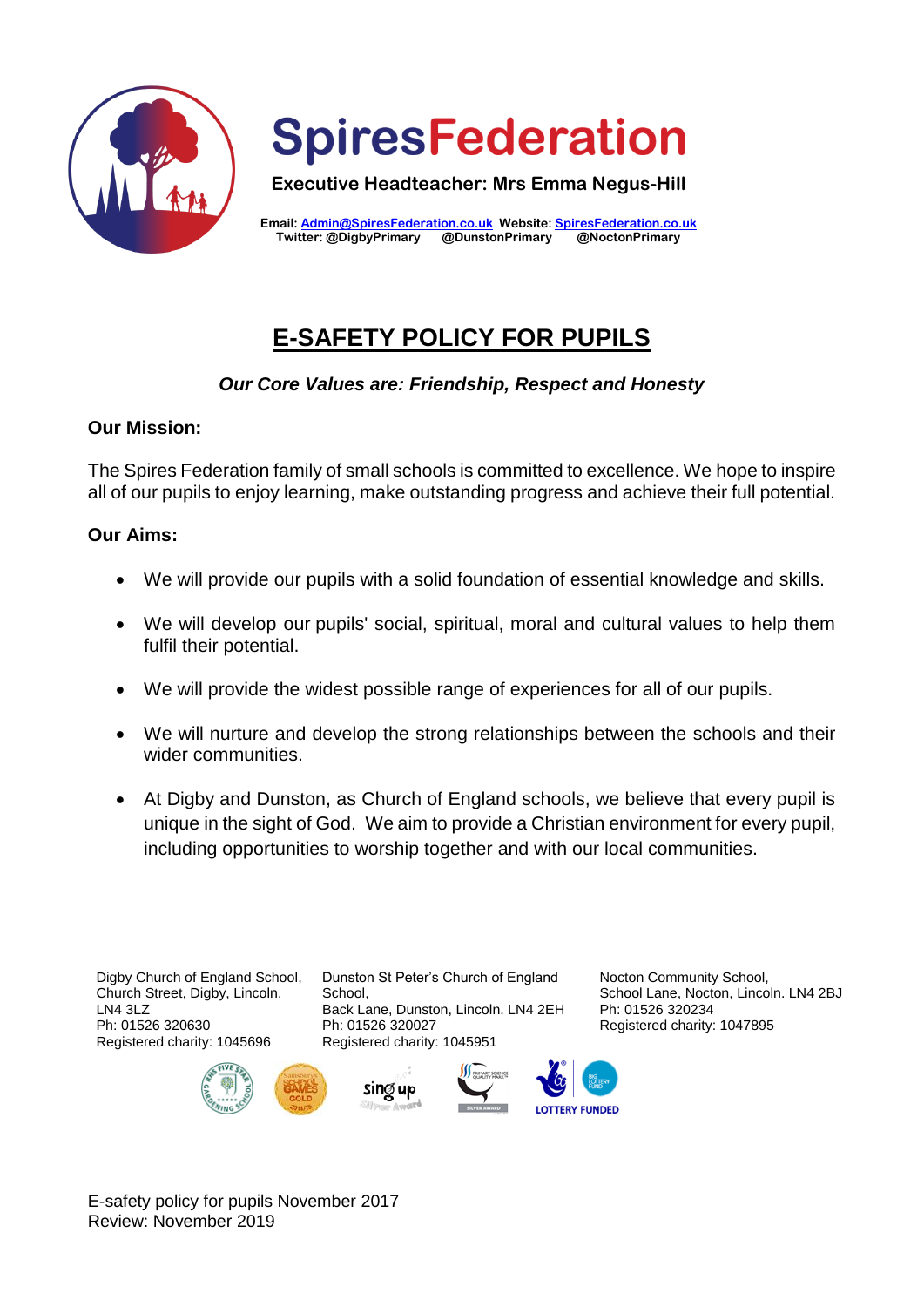#### **This policy has been created using the E-Safety Policy of Lincolnshire Safeguarding Children's Board and the Acceptable Use of ICT Policy (AUP).**

The use of ICT within schools has enormous benefits to education. However there are reasons why schools and the local authority must put some restrictions in place, such as:

- ICT equipment is very expensive to buy and maintain;
- schools and the local authority have a duty of care to ensure that your child/ren are safe and that they are not exposed to illegal or unsuitable content.

It is hoped that these restrictions do not interfere with your child/ren's education, but if you feel otherwise you are encouraged to talk to a member of staff to discuss any issues.

#### **Please note that internet and email use may be subject to monitoring.**

**Use of the Internet:** The internet is provided to help your child/ren with learning activities such as research, online activities, online educational games and many other things. The internet is not to be used to access anything which is illegal, or anything that someone else may find offensive. If your child/ren is unsure, or if they come across anything they feel is unsuitable, they should turn off the computer monitor and let a teacher/teaching assistant know. They should never try to bypass the security. This is all monitored.

**Logins and Passwords:** Every person has a different computer login and password. Your child/ren should never allow anyone else to use their details. If they think someone else may have their details, they should let a teacher/teaching assistant know.

**User Areas:** A user area is provided for your child/ren to save school work. It is not to be used to save music or other files that have been brought in from home.

**Social Networking:** The use of such sites will not be allowed in our schools. If access is allowed to social networking (for example Facebook, Twitter, Snapchat, Instagram) at home, your child/ren should **never** upload pictures or videos of others without their permission.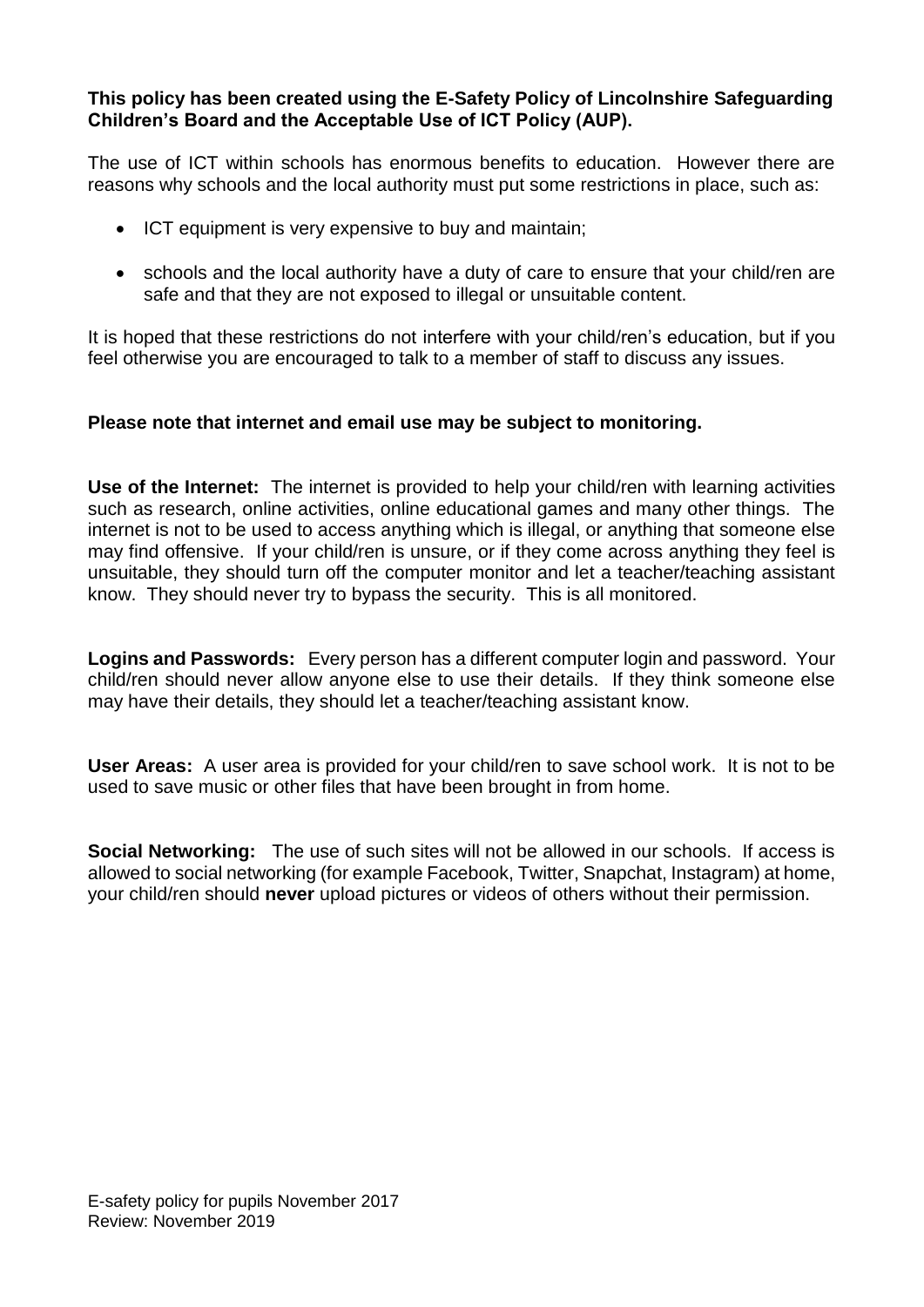- Your child/ren should also be aware of any age restrictions relating to such sites (many social networking sites have a minimum age of 13 years).
- It is not advisable that your child/ren upload pictures or videos of themselves videos and pictures can easily be copied, changed and used against them without them knowing.
- Negative or bad remarks about the school(s) or anyone within the school(s) should never be made.
- Your child/ren should always keep personal information private to invited friends only and never post personal information such as their full name, date of birth, address, school, phone number etc. They should consider using a nickname and only inviting people they know. Universities and future employers have been known to search social networking sites.
- Your child/ren should beware of fake profiles and people pretending to be somebody else. If something doesn't feel right, they should follow their instincts and report it to an appropriate adult. They should never create a false profile as a joke and pretend to be somebody else. This can have serious consequences.
- Some social networking sites have a chat facility. Your child/ren should never chat to anyone that they don't know or don't recognise. It is recommended that they never meet a stranger after meeting them online. If they do, they should always inform their parents/carers and take one of them along.

**Security:** Your child/ren should never try to bypass any of the security in place. This security is in place to protect them from illegal sites, and to stop others from hacking into other people's accounts. Security on the schools' computers is monitored.

**Copyright:** Your child/ren should never take information from the internet and use it as their own. A lot of information is copyright, which means that it is owned by somebody else and it is illegal to use this information without permission from the owner. If they are unsure, they should ask a teacher.

**Mobile Phones**: Mobile phones offer the same services as a computer, ie Facebook, YouTube, email access etc. This can be a great way of keeping in touch with friends and family. But, in the same way that some internet services can be used inappropriately, the same is true with mobile phones. Mobile phones are not allowed in our schools except under very special circumstances, and only with the permission of the Headteacher. Pupils should never take inappropriate pictures of themselves and send to friends or upload onto social networking sites. Pupils should never forward inappropriate pictures that they have received from somebody else. In some circumstances this can be an illegal act.

**Useful websites:** CEOP is a part of the UK police force dedicated to the prevention of child sexual abuse. There is an excellent educational programme, as well as advice and videos for all ages on their website, **[www.ceop.gov.uk.](http://www.ceop.gov.uk/)**

E-safety policy for pupils November 2017 Review: November 2019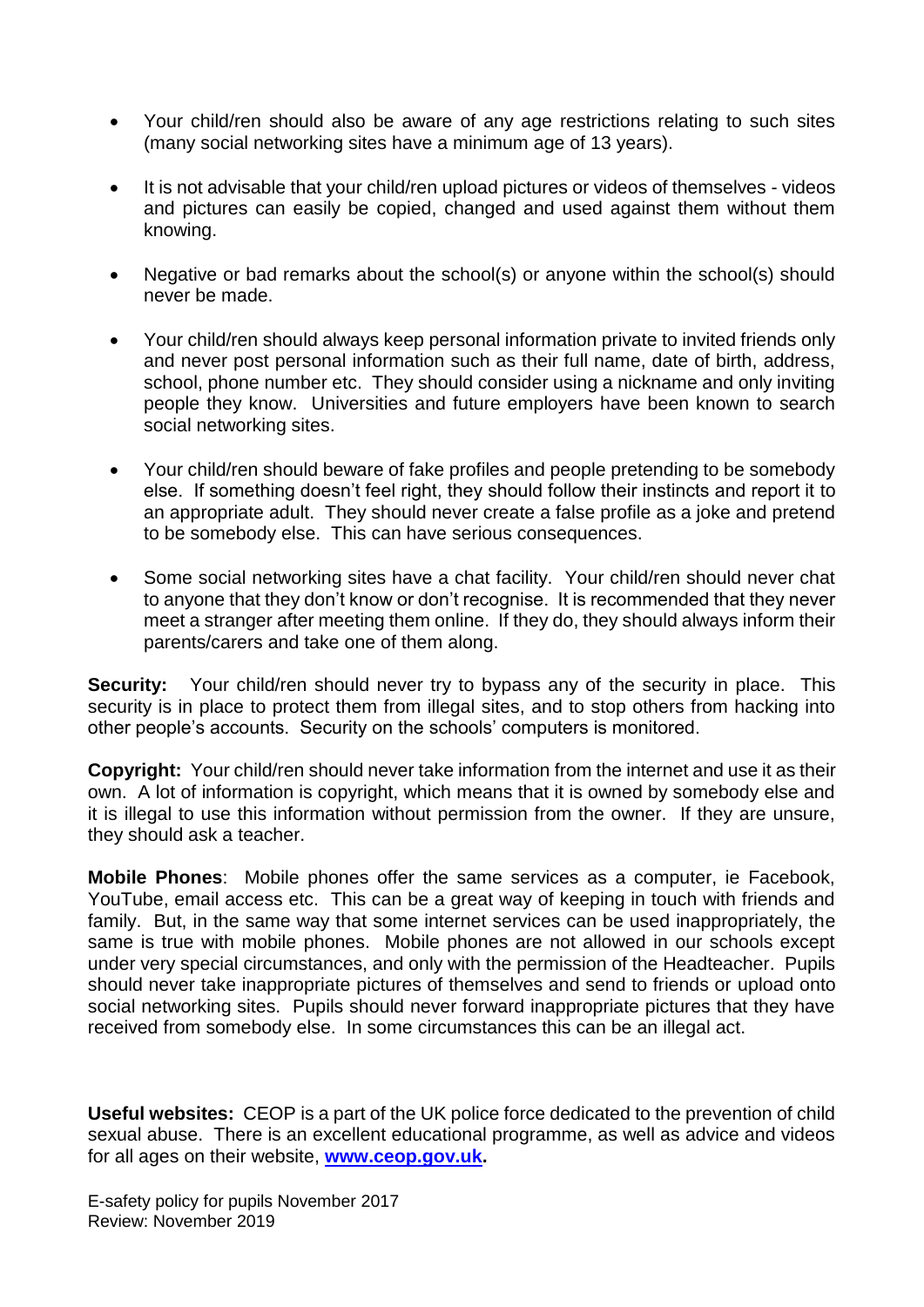IWF (Internet Watch Foundation) provides the UK hotline to report criminal online content. **[www.iwf.org.uk](http://www.iwf.org.uk/)**

Digital citizenship is about building safe spaces and communities; understanding how to manage personal information; and about being internet 'savvy' - using an online presence to grow and shape the world in a safe, creative way, and inspiring others to do the same. **[www.digizen.org](http://www.digizen.org/)**

**E-Safety Policy (do's and don'ts)**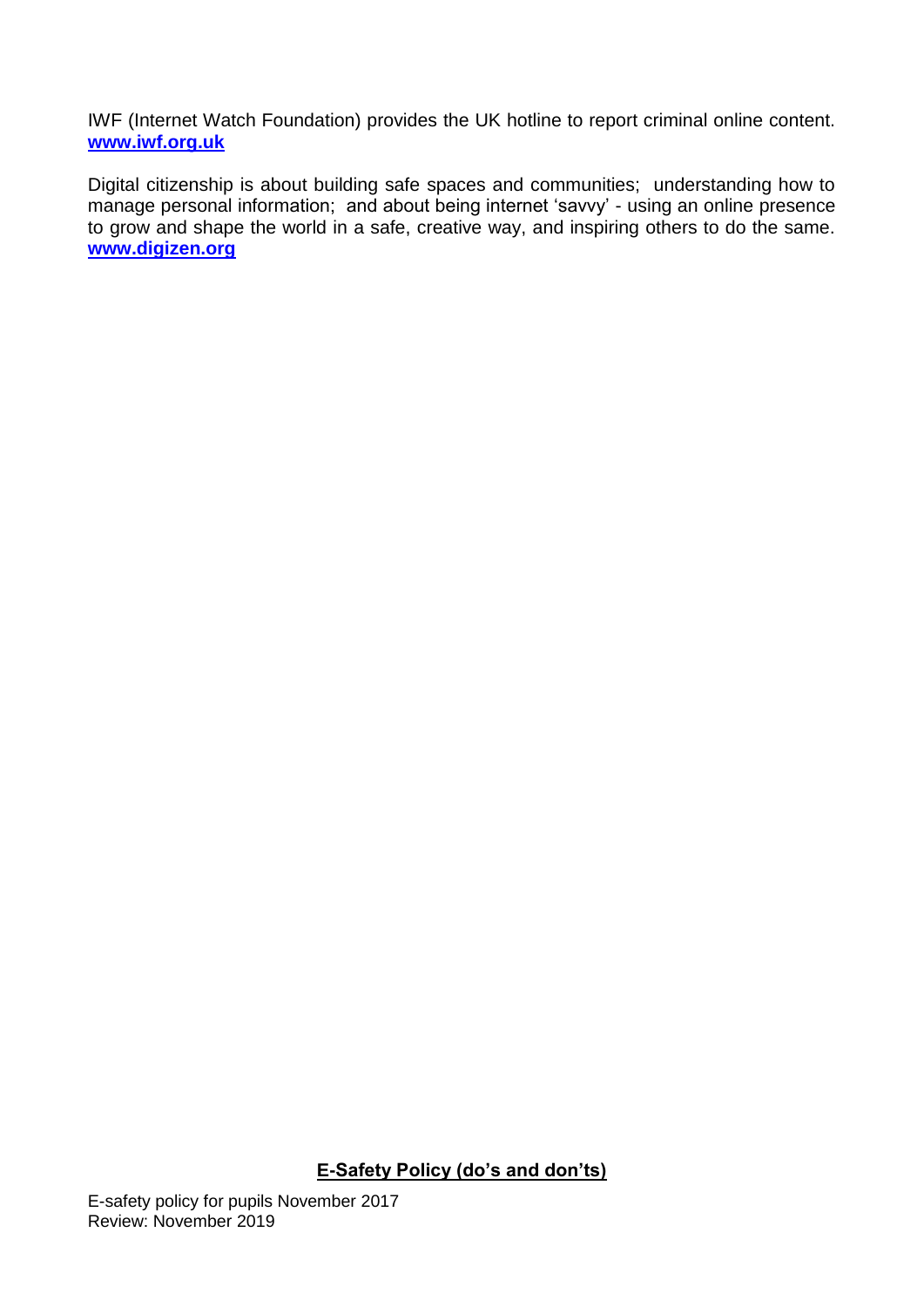## **Some simple do's and don'ts for everybody (courtesy of CEOP)**

Ensure that your child/ren are aware of the following:

- never to give out their personal details to online friends that they don't know offline;
- understand what information is personal, ie email address, mobile number, school name, sports club, meeting up arrangements, pictures or videos of themselves, friends or family. Small pieces of information can easily be pieced together to form a broad insight into their personal life and daily activities;
- think carefully about the information and pictures they post on profiles. Once published online, anyone can change or share these images. It can be easy to forget that the internet is not a private space, and as a result sometimes people engage in risky behaviour online;
- never post any pictures, videos or information on their profiles, or in chat rooms, that they would not want a parent or carer to see;
- if they receive spam or junk emails and texts, never to believe the content, reply to them or use them.
- never open files that are from people they don't know. They won't know what they contain—it could be a virus, or worse, an inappropriate image or film;
- understand that some people lie online and that it is better to keep online 'mates' online. Never to meet up with any strangers without an adult whom they trust;
- **don't forget to tell them that it is never too late to tell someone if something or someone makes them feel uncomfortable.**

Parents/carers will be requested to sign a declaration to confirm that they have read this policy and explained it to their child/ren, and also to confirm they have made their child/ren aware that use of internet and email in school may be monitored. (See the appendix attached)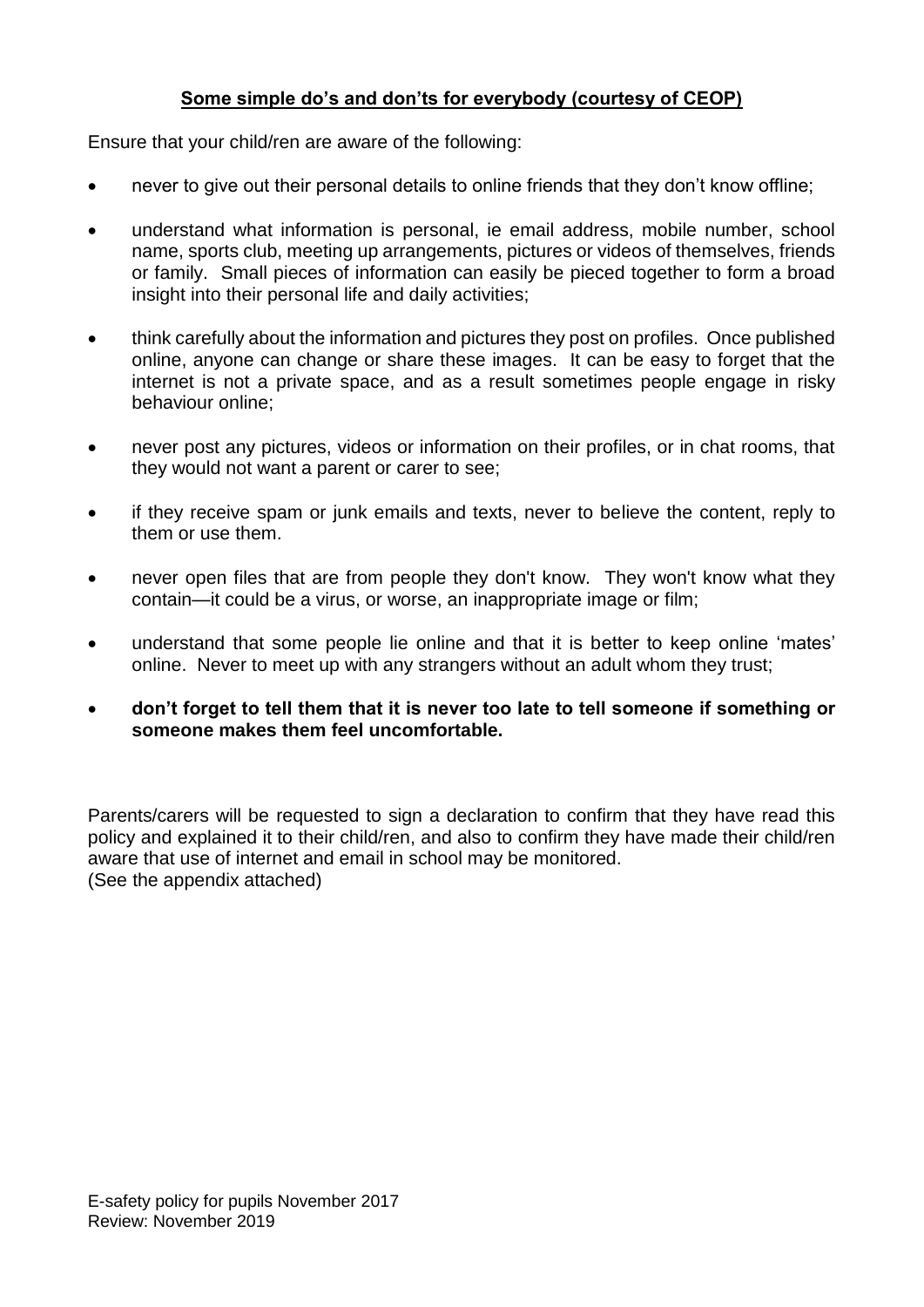**Signed:**

**Mrs J.Hutchinson**

**Chair of the Spires Federation Governing Body**

**Date:**

**Signed:**

**Date:**